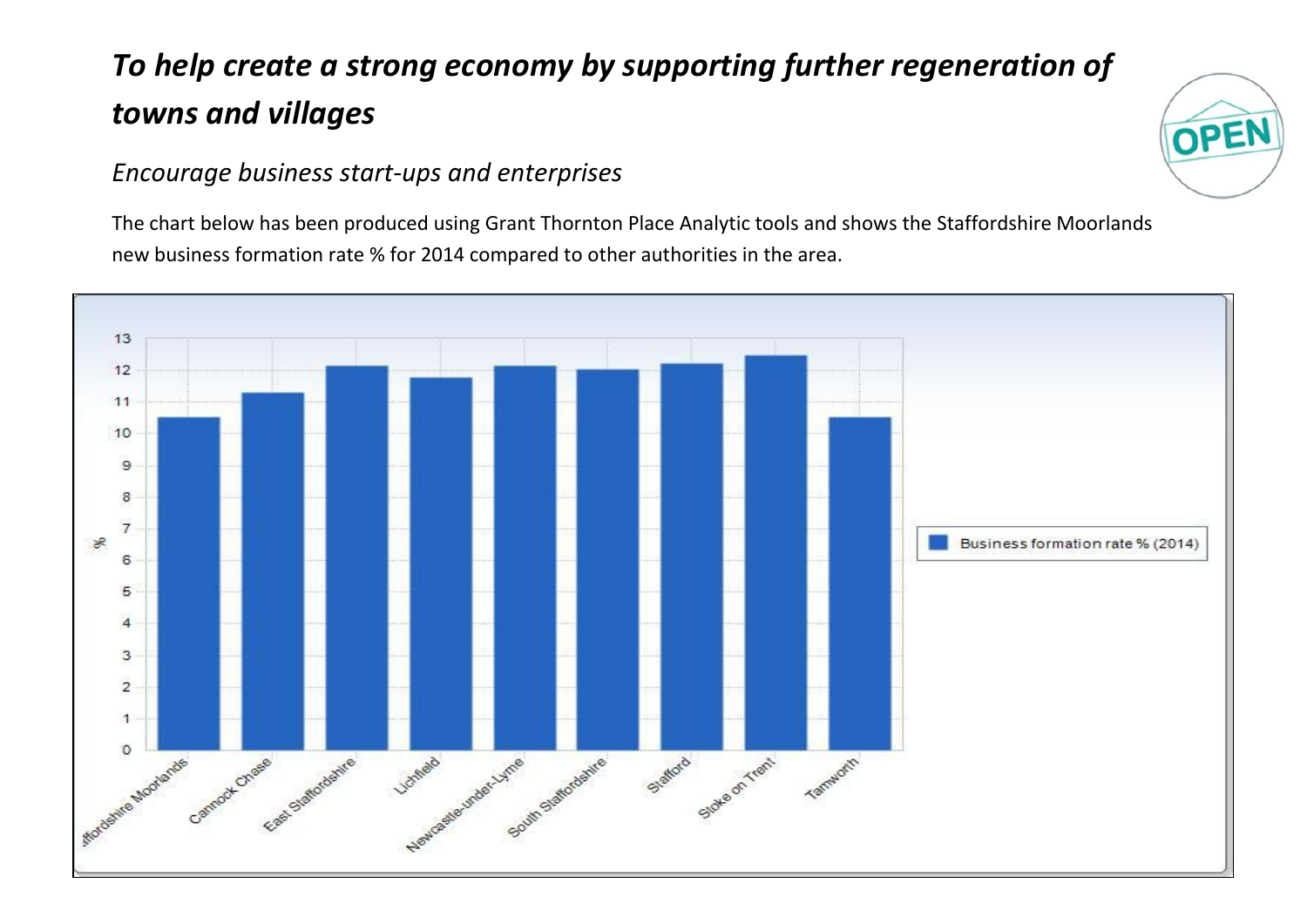## *Encourage and develop tourism*

The map below has been produced using CFo Insight tools and shows the total tourist spend in the district ('000 people), averaged over the 3 year period up to the date of data collection in 2013.



| Total Tourist Spend (millions) ££ |    |    |    |  |
|-----------------------------------|----|----|----|--|
|                                   | 28 | to | 98 |  |
|                                   | 21 | to | 27 |  |
|                                   | 14 | to | 20 |  |
|                                   | 10 | to | 13 |  |
|                                   | 5  | to |    |  |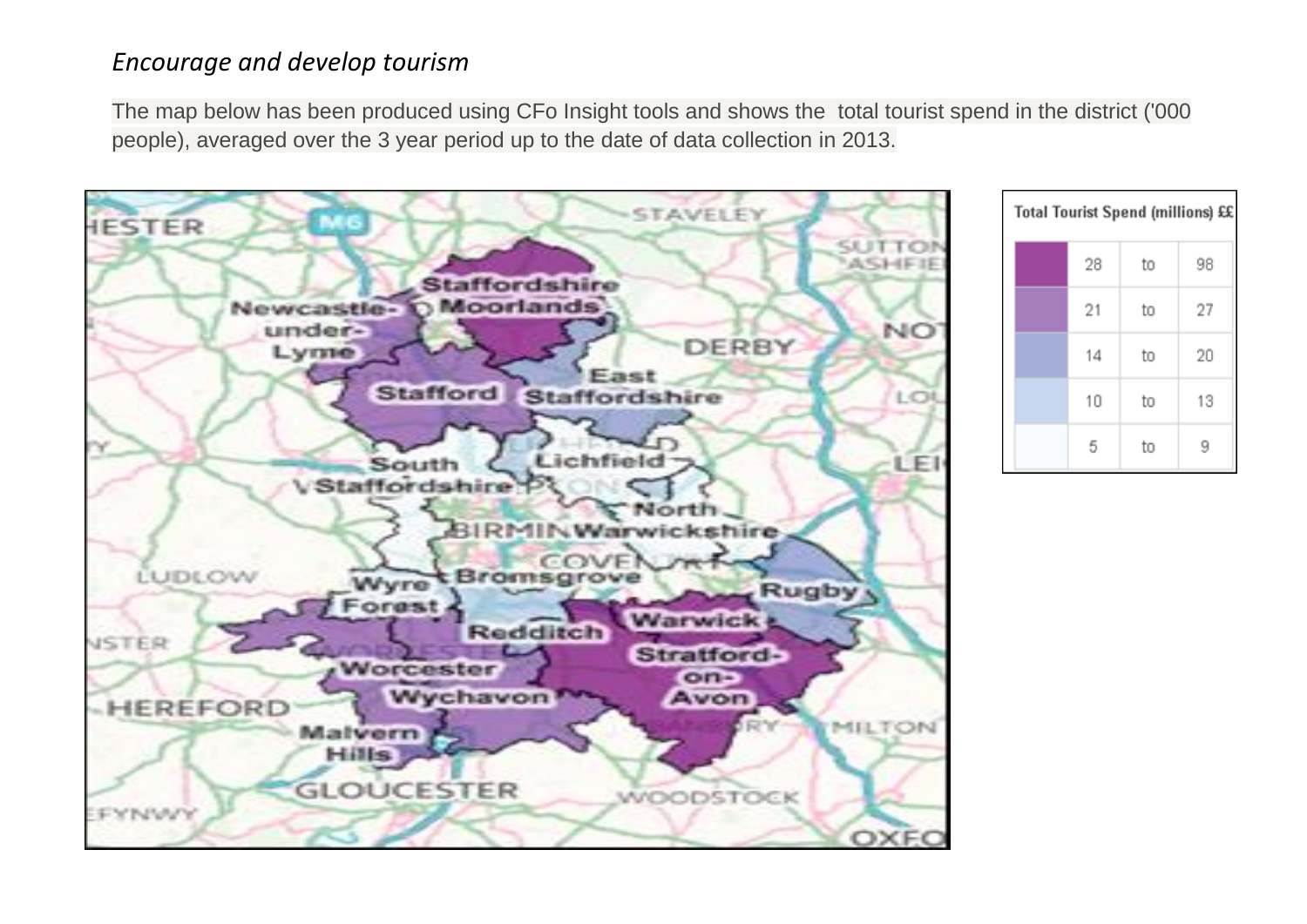## *High quality development and building control with an 'open for business' approach*

The charts below have been produced using Grant Thornton Cfolnsight tools. This chart shows the correlation between the cost of development control and % major application processing within 13 weeks compared with the West Midlands Non-Metropolitan district for a 2 year rolling average to June 2016. Staffs Moorlands processing times are 9<sup>th</sup> out of the group of 19 but costs are high, 3<sup>rd</sup> highest in the group. Warwick, Worcester, Rugby and Redditch for example are processing more to target at a lower cost.

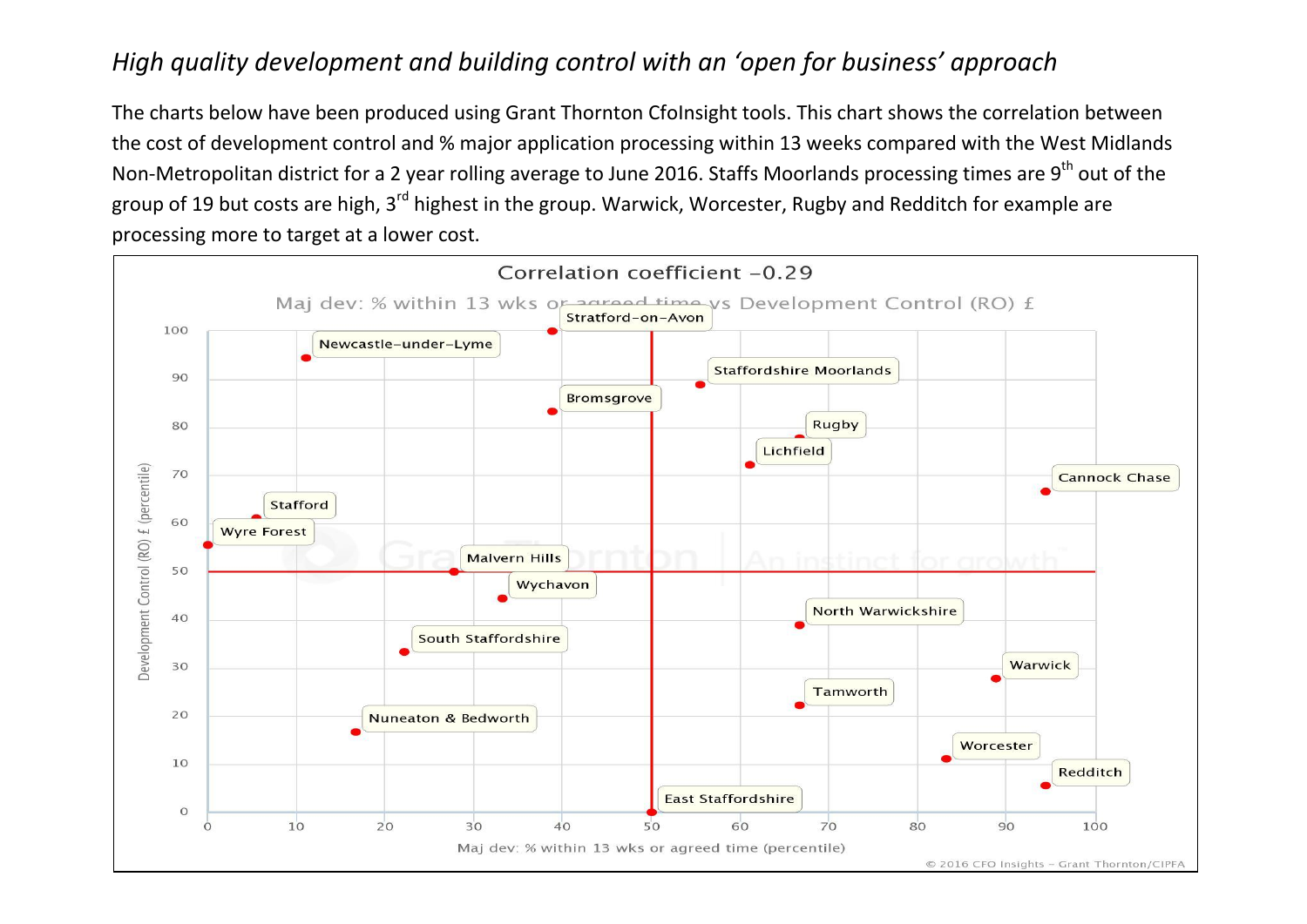This chart shows the correlation between the cost of development control and % minor application processing within 8 weeks compared with group for the same period. Staffs Moorlands processing times are low, 14<sup>th</sup> lowest out of the group and costs are high, 3rd highest in the group. All the authorities in the lower two quartiles along with Cannock Chase and Lichfield are processing more to target at a lower cost.

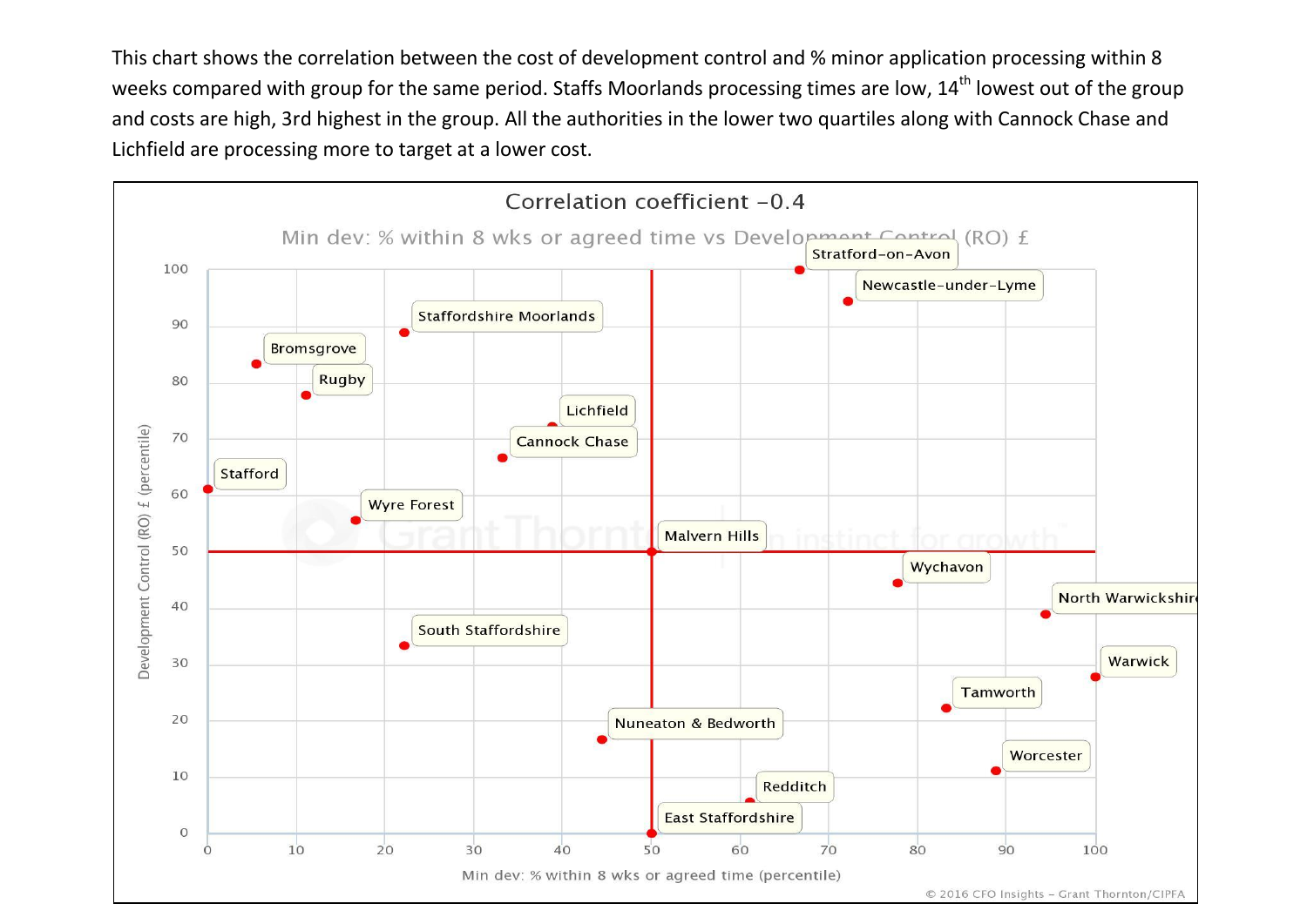This chart shows the correlation between the cost of development control and % 'other' application processing within 8 weeks compared with group for the same period. Staffs Moorlands processing times are quite low, = $11<sup>th</sup>$  lowest out of the group but costs are 3<sup>rd</sup> highest in the group. Worcester, Tamworth, Warwick, Cannock Chase, Malvern Hills for example are processing more to target at a lower cost.